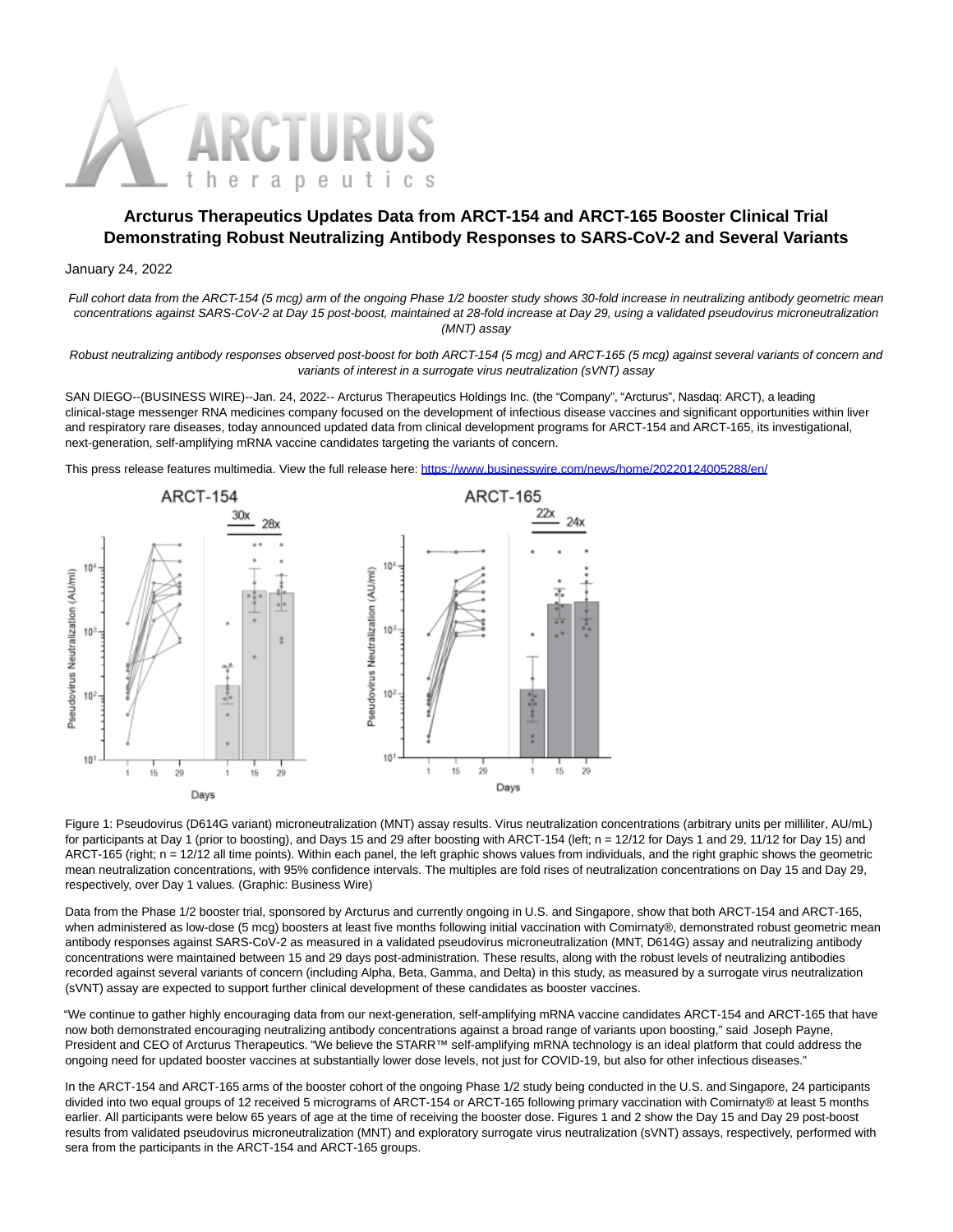

Figure 2: Surrogate virus neutralization (sVNT) assay results for SARS-CoV-2 variants. Top panels show geometric mean concentrations and 95% confidence intervals on Day 1 (prior to boosting), and Days 15 and Day 29 post-boost administration with ARCT-154 (left; n = 12/12 for Days 1 and 29, 11/12 for Day 15) and ARCT-165 (right; n = 12/12 all time points). The bottom panels show the results for individual participants for the Beta and Delta variants on Day 1 (prior to boosting), and Days 15 and 29 post-boost. VOC: variant of concern; VOI: variant of interest; ULOQ: upper limit of quantification; LLOQ: lower limit of quantification (Graphic: Business Wire)

#### **About Arcturus Therapeutics**

Founded in 2013 and based in San Diego, California, Arcturus Therapeutics Holdings Inc. (Nasdaq: ARCT) is a clinical-stage mRNA medicines and vaccines company with enabling technologies: (i) LUNAR® lipid-mediated delivery, (ii) STARR™ mRNA Technology and (iii) mRNA drug substance along with drug product manufacturing expertise. Arcturus' diverse pipeline of RNA therapeutic and vaccine candidates includes mRNA vaccine programs for SARS-CoV-2 (COVID-19) and influenza, and other programs to potentially treat ornithine transcarbamylase (OTC) deficiency, and cystic fibrosis along with partnered programs including glycogen storage disease type III (GSD III), hepatitis B virus (HBV), and non-alcoholic steatohepatitis (NASH). Arcturus' versatile RNA therapeutics platforms can be applied toward multiple types of nucleic acid medicines including messenger RNA, small interfering RNA, replicon RNA, antisense RNA, microRNA, DNA, and gene editing therapeutics. Arcturus' technologies are covered by its extensive patent portfolio (with patents and patent applications issued in the U.S., Europe, Japan, China and other countries). Arcturus' commitment to the development of novel RNA therapeutics has led to collaborations with Janssen Pharmaceuticals, Inc., part of the Janssen Pharmaceutical Companies of Johnson & Johnson, Ultragenyx Pharmaceutical, Inc., Takeda Pharmaceutical Company Limited, CureVac AG, Duke-NUS Medical School, and the Cystic Fibrosis Foundation. For more information visit [www.ArcturusRx.com.](https://cts.businesswire.com/ct/CT?id=smartlink&url=http%3A%2F%2Fwww.ArcturusRx.com&esheet=52567210&newsitemid=20220124005288&lan=en-US&anchor=www.ArcturusRx.com&index=1&md5=eff3e1c9b2f907419ca7fc2429a3842f) In addition, please connect with us o[n Twitter a](https://cts.businesswire.com/ct/CT?id=smartlink&url=https%3A%2F%2Ftwitter.com%2FArcturusRx&esheet=52567210&newsitemid=20220124005288&lan=en-US&anchor=Twitter&index=2&md5=06d590f7d7770cbe164cbcc8096a8c9d)n[d LinkedIn.](https://cts.businesswire.com/ct/CT?id=smartlink&url=https%3A%2F%2Fwww.linkedin.com%2Fcompany%2Farcturus-therapeutics&esheet=52567210&newsitemid=20220124005288&lan=en-US&anchor=LinkedIn&index=3&md5=8966ba9d854d134113ba94ae51b12a7e)

## **Forward Looking Statements**

This press release contains forward-looking statements that involve substantial risks and uncertainties for purposes of the safe harbor provided by the Private Securities Litigation Reform Act of 1995. Any statements, other than statements of historical fact included in this press release, are forwardlooking statements, including those regarding strategy, future operations, the expectations for or likelihood of success of any collaborations, the likelihood of success (including safety and efficacy) of the Company's platform or pipeline (including ARCT-154 and ARCT-165), the Company's efforts to develop a vaccine against COVID-19 and therapeutic potential thereof based on the Company's mRNA therapeutics, the planned initiation, design or completion of clinical trials, the likelihood that the Company will obtain clearance from regulatory authorities to proceed with future planned clinical trials, the likelihood that preclinical or clinical data will be predictive of future clinical results (including with respect to safety, immunogenicity and efficacy), the likelihood that a preliminary, interim or partial data set will be representative of a complete or larger data set, the likelihood that clinical data will be sufficient to support further clinical development, for regulatory approval or will be completed in time to submit an application for regulatory approval within a particular timeframe, the likelihood that a patent will issue from any patent application and the impact of general business and economic conditions. Arcturus may not actually achieve the plans, carry out the intentions or meet the expectations or projections disclosed in any forward-looking statements such as the foregoing and you should not place undue reliance on such forward-looking statements. These statements are only current predictions or expectations, and are subject to known and unknown risks, uncertainties, and other factors that may cause our or our industry's actual results, levels of activity, performance or achievements to be materially different from those anticipated by the forward-looking statements, including those discussed under the heading "Risk Factors" in Arcturus' most recent Annual Report on Form 10-K, and in subsequent filings with, or submissions to, the SEC, which are available on the SEC's website at [www.sec.gov.](https://cts.businesswire.com/ct/CT?id=smartlink&url=http%3A%2F%2Fwww.sec.gov&esheet=52567210&newsitemid=20220124005288&lan=en-US&anchor=www.sec.gov&index=4&md5=49257d6cb4fc3cf6396cce77695b5a3f) Except as otherwise required by law, Arcturus disclaims any intention or obligation to update or revise any forward-looking statements, which speak only as of the date they were made, whether as a result of new information, future events or circumstances or otherwise.

#### **Trademark Acknowledgements**

The Arcturus logo and other trademarks of Arcturus appearing in this announcement, including LUNAR® and STARR™, are the property of Arcturus. All other trademarks, services marks, and trade names in this announcement are the property of their respective owners.